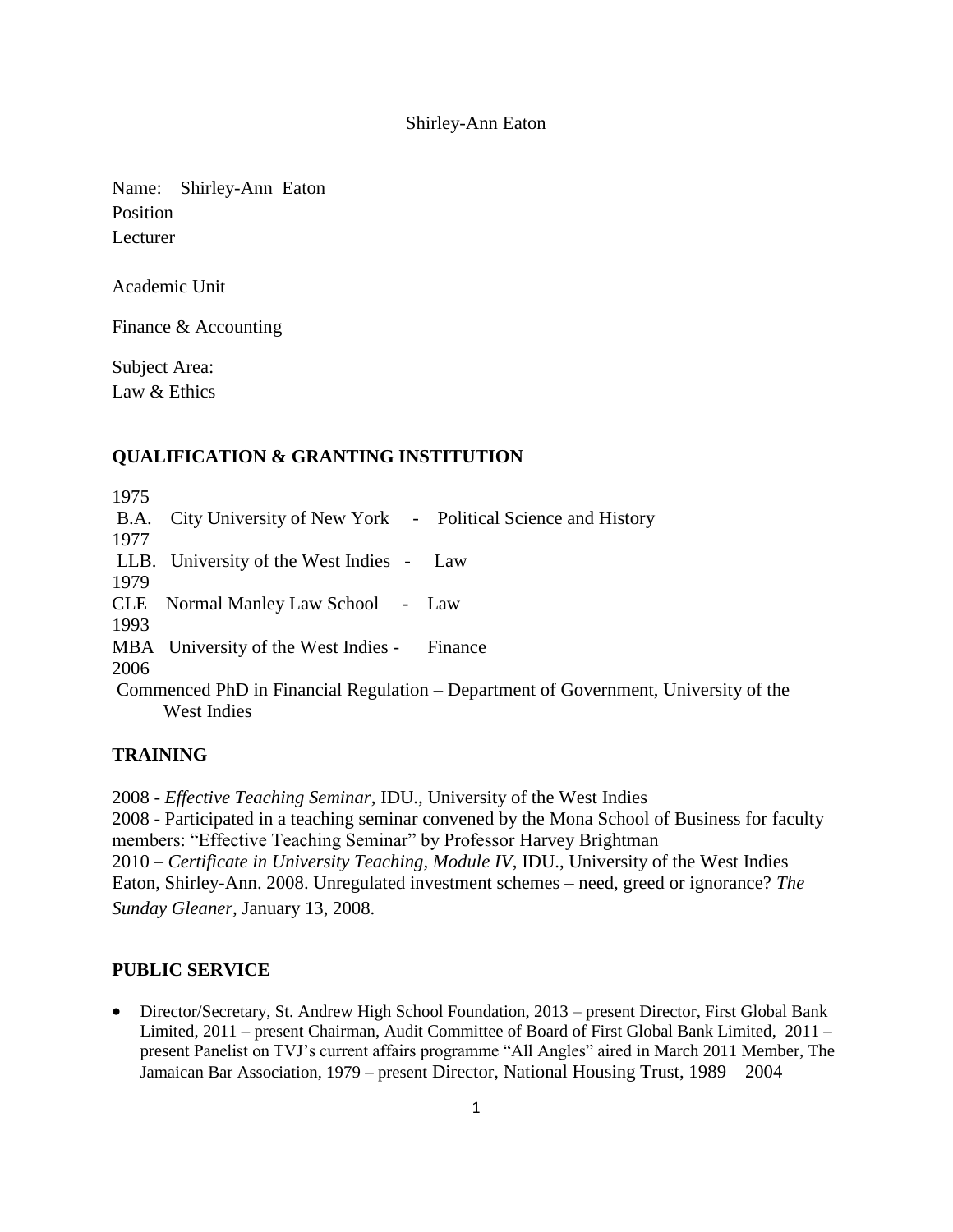- Presenter/Invitee to Gleaner's Editorial Forum on Unregulated Investment Schemes in February 2011
- Panelist, RJR FM Current Affairs Programme "That's A Rap" aired on Sundays, 2009 present
- Member, Academic Committee of Board of St. Andrew High School for Girls, 2006 present
- Member, Japan Karate Association of Jamaica, 1991 present
- Presenter once every three months on Modules on Financial Institutions Operations, Compliance, Proceeds of Crime/Money Laundering/ Terrorism Financing for the Caribbean Regional Drug Law Enforcement Centre, Twickenham Park.
- Director, Jamaica Lottery Company Limited, 1998 2003
- Commissioner, Betting, Gaming & Lotteries Commission, 1993 1998
- Member, National Constitutional Reform Committee, 1992 1993
- Director, Air Jamaica Limited, 1989 1994
- Chairman, Metropolitan Parks and Markets Limited, 1989

## **OTHER PROFESSIONAL ACTIVITY AND EXPERIENCE**

- Member, National Anti-Money Laundering Committee, 2013
- Programme Co-ordinator Designation of Businesses and Professions under the Proceeds of Crime Act , Bank of Jamaica, 2013
- Research Consultant Joint, Trust and Nominee Accounts Regulations Project, Jamaica Deposit Insurance Corporation, 2012
- Programme Co-Ordinator, Jamaica Deposit Insurance Corporation/Caribbean Regional Technical Assistance Centre International Conference on Bank Insolvency In The Caribbean – Law and Best Practice, Montego Bay, March 24-26, 2010
- Member, Financial Services Commission/Jamaica Deposit Insurance Corporation Working Committee on the Establishment of Compensation Schemes for Non-Deposit-Taking Institutions in Jamaica, 2009-2010
- Research Consultant Deposit Base Transfer Project, Jamaica Deposit Insurance Corporation, 2007, 2008
- Trustee, NCB 1986 and 1999 Pension Funds, 1999 present

# **EXTRA DEPARTMENTAL UWI SERVICE**

None

## **RESEARCH**

# Refereed Research Based/Scholarly Publications Currently under review for publication

Eaton, Shirley-Ann. 2013. Unregulated Investment Schemes; The Case of Jamaica.